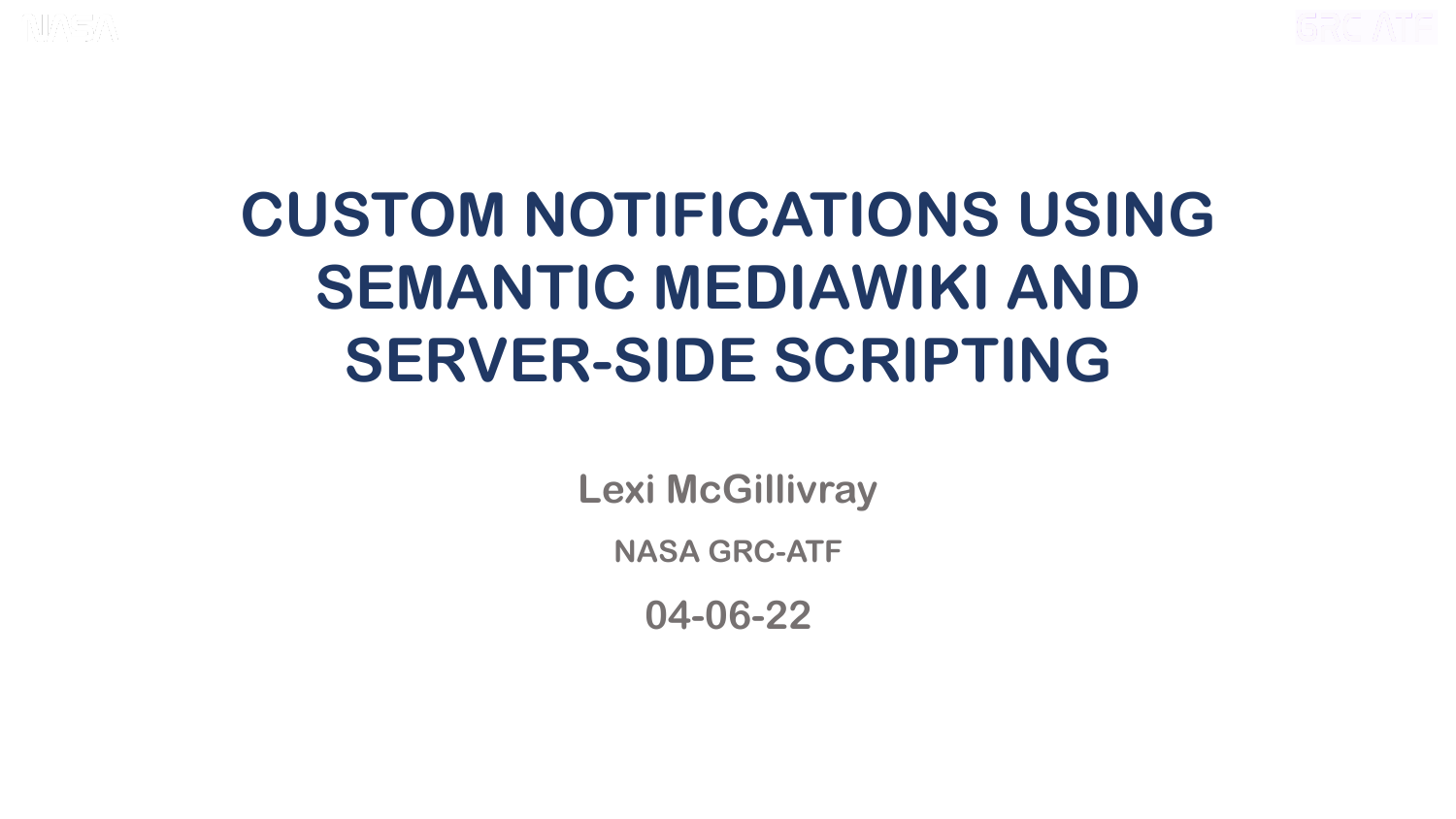



#### **PRESENTATION OUTLINE**

- **1. Overview of notifications at NASA GRC-ATF**
	- **The motivation**
	- **Establishing user-generated notifications**
	- **The evolution of need**
- **2. Design**
	- **The new approach**
	- **Wiki implementation**
	- **Server-side implementation**
- **3. Looking Forward**
- **4. Q&A**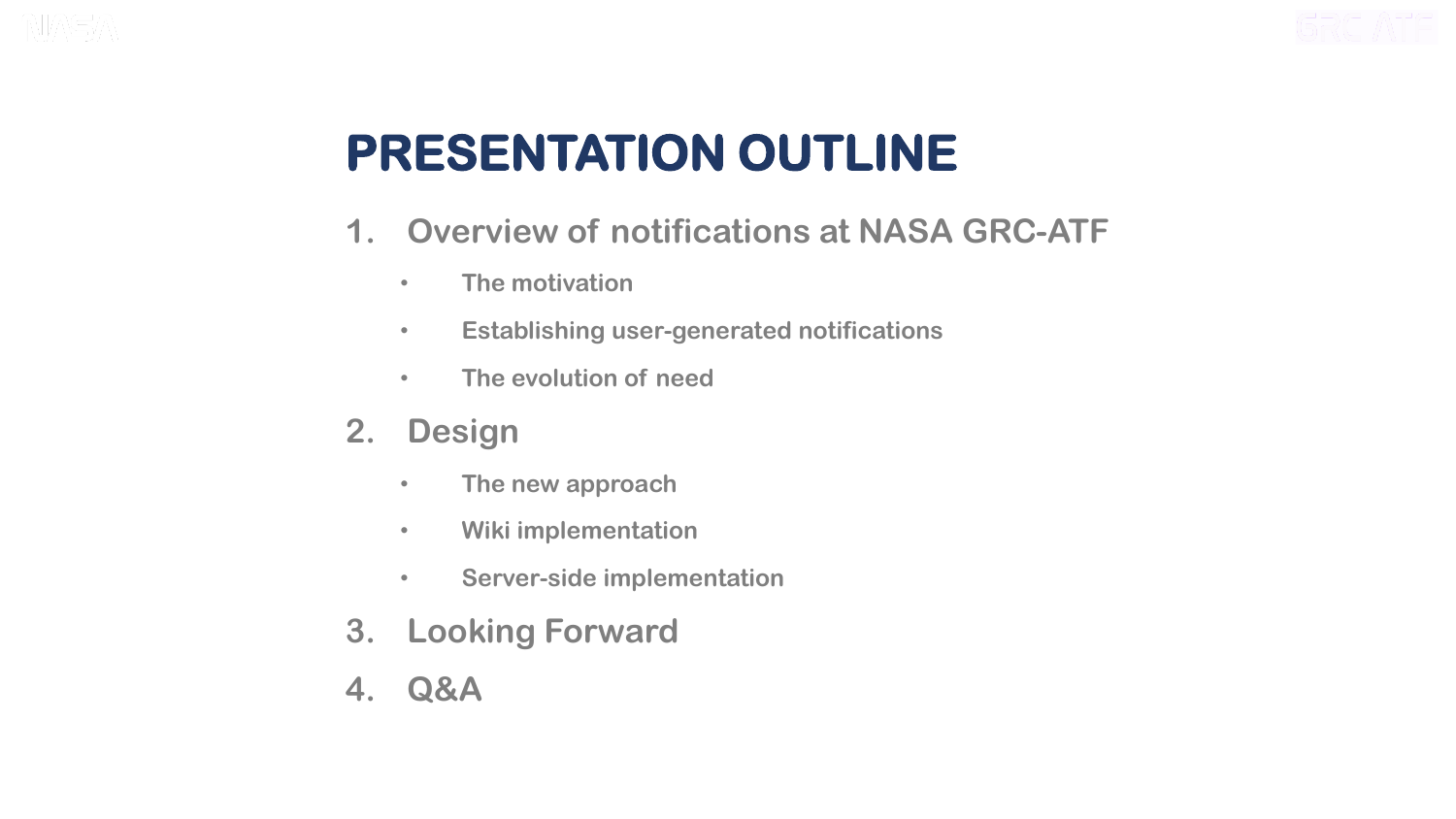#### **Overview of notifications at NASA GRC-ATF The motivation**

The initial need was for user-generated notifications:

- 1. Our internal processes frequently require steps to be completed in sequence by more than one user, and communication was external to our wikis
- 2. Existing tools such as [Mention,](https://www.mediawiki.org/wiki/Help:Notifications/Mention) [Category Watch,](https://www.mediawiki.org/wiki/Extension:CategoryWatch) and [Watchlist](https://www.mediawiki.org/wiki/Manual:Watchlist) did not integrate well into our user base and processes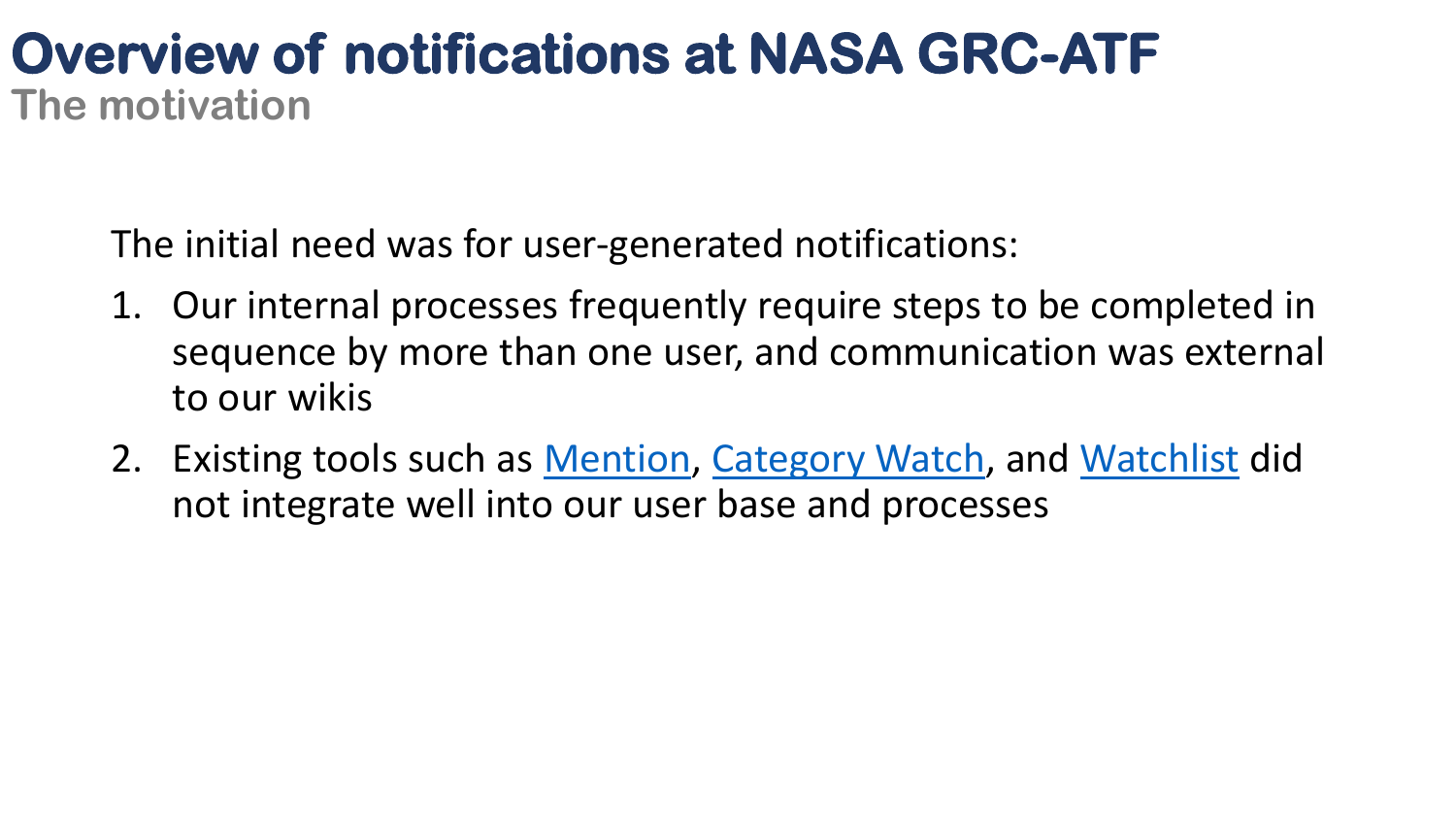## **Overview of notifications at NASA GRC-ATF**

**Establishing user-generated notifications**



We used **Page Forms** to define notification class pages, and incorporated them into our standard toolsets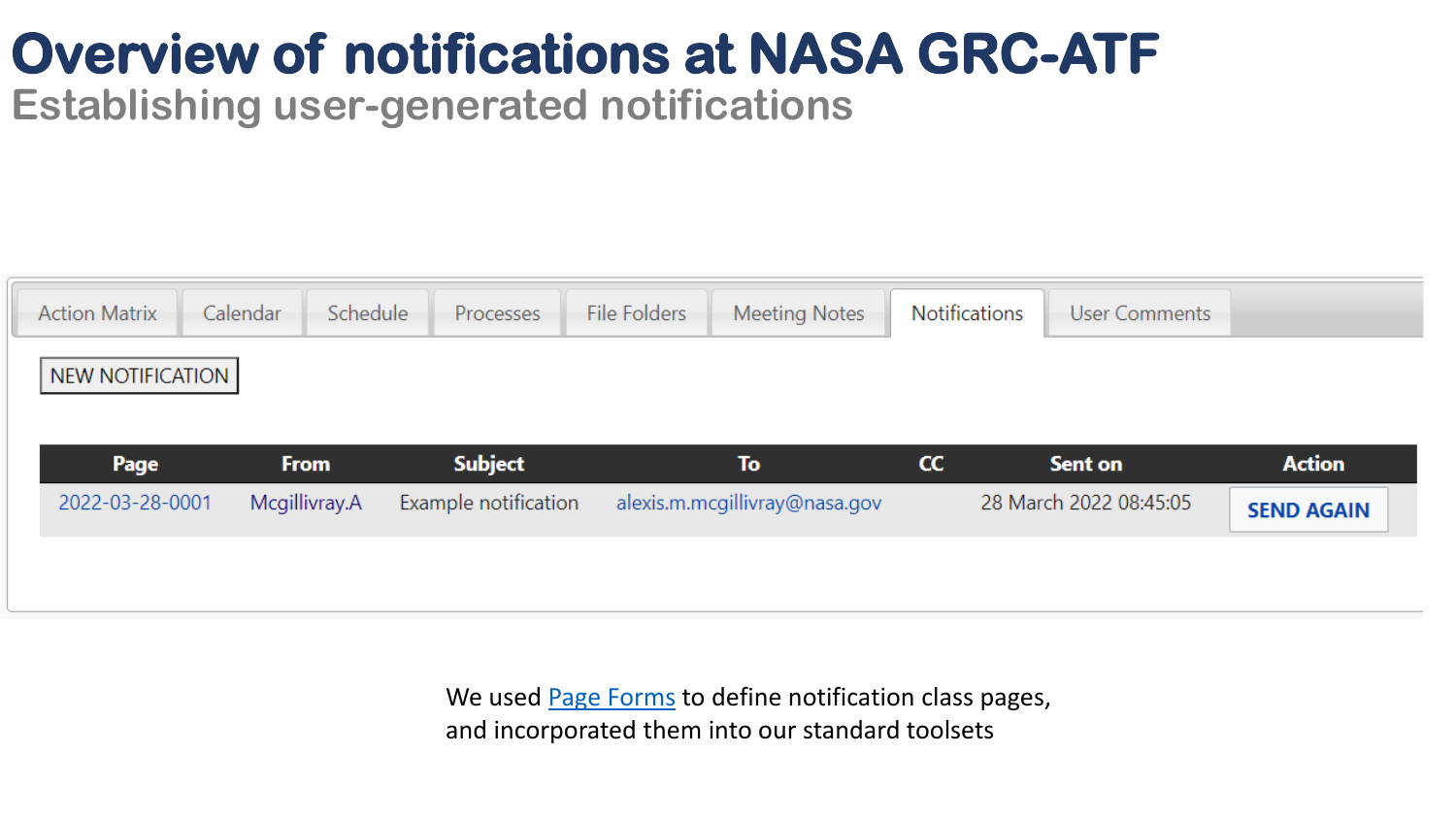## **Overview of notifications at NASA GRC-ATF**

**Establishing user-generated notifications**

|                                                         | To:                                               | x alexis.m.mcgillivray@nasa.gov |                                        |                       |
|---------------------------------------------------------|---------------------------------------------------|---------------------------------|----------------------------------------|-----------------------|
|                                                         | CC:                                               |                                 |                                        |                       |
| Schedul<br>Calendar<br><b>Action Matrix</b>             | Subject:                                          | Example notification            |                                        |                       |
| NEW NOTIFICATION                                        | Hello EMWCon Spring 2022!                         |                                 |                                        |                       |
| <b>From</b><br>Page<br>Mcgillivray.A<br>2022-03-28-0001 |                                                   |                                 |                                        | ction<br><b>AGAIN</b> |
|                                                         | $\vee$ B $I$ $A \vee \infty$ $\equiv \vee + \vee$ |                                 | [[ ] ]                                 |                       |
|                                                         | $\Box$ Send the notification at a later date?     |                                 | Talk page post type: Topic $\ \cdot\ $ |                       |

Buttonized input allows us to pre-define the recipients, subject, and body based on page class and properties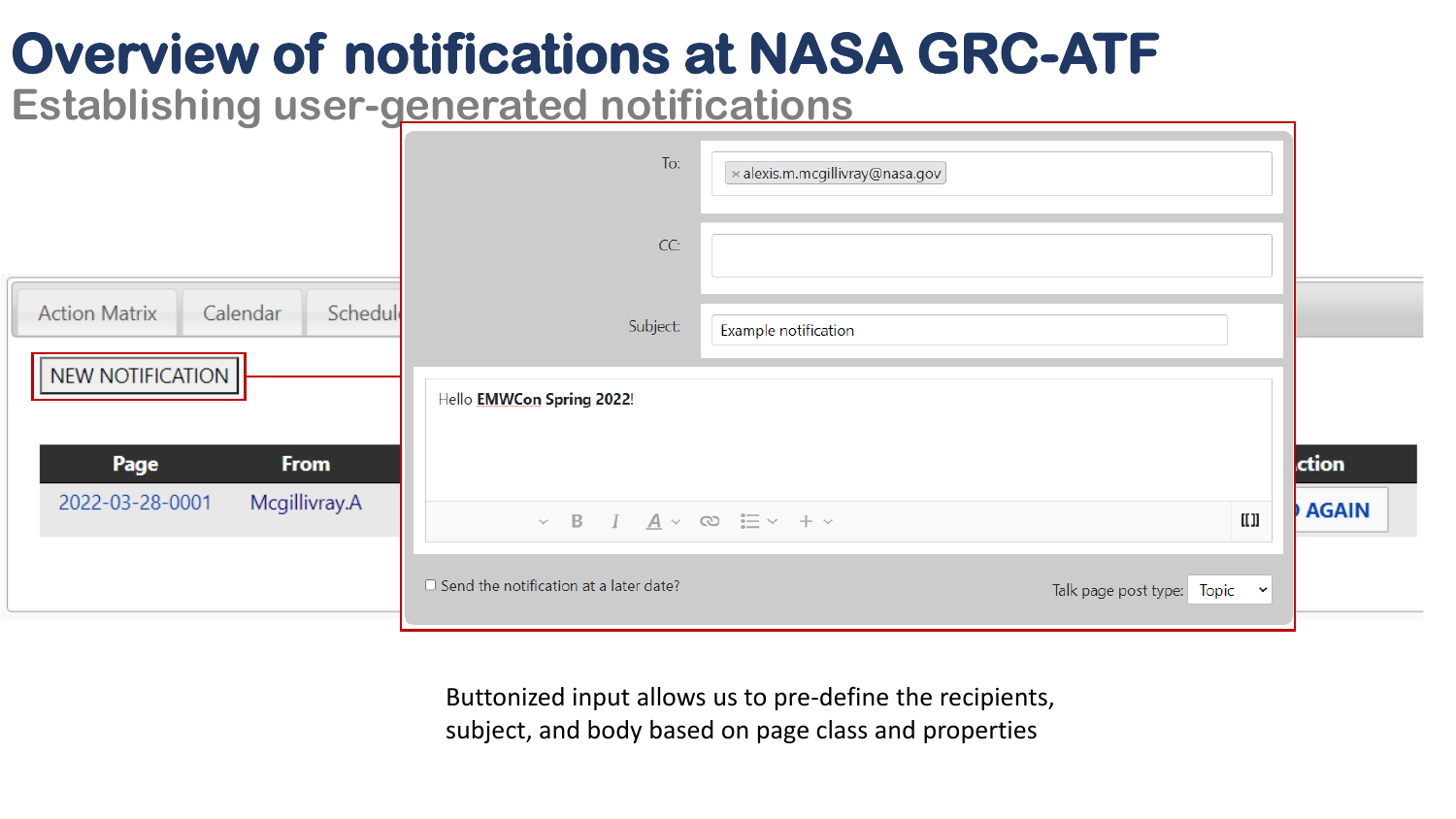#### **Overview of notifications at NASA GRC-ATF Establishing user-generated notifications**



The email is generated and delivered by a script executed through a cron job running every three minutes. The message contains links back to the page from which it was generated, its associated talk page, and the user page of the sender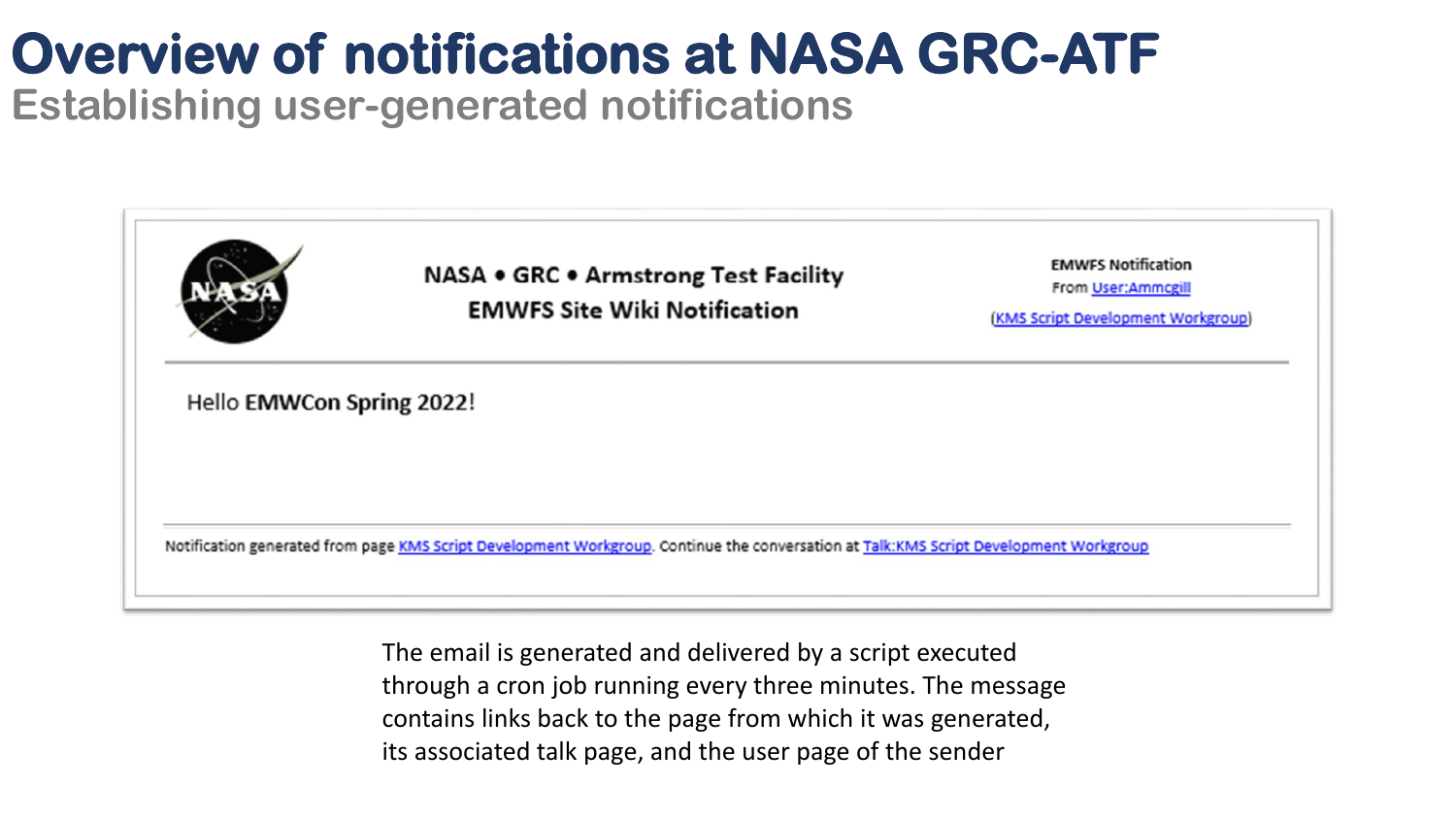#### **Overview of notifications at NASA GRC-ATF The need evolves**

Our user base found the notification tool to be very helpful in navigating to specific pages that were relevant to the work they were doing. Soon, they wanted event-based notifications to drive their work as well as those generated by users.

 $\mathbb{R}$  Reminders to review documents on a cycle

 $\mathbb{Z}$  Site-wide notifications whenever a facility light status changes

 $\mathbb{R}$  Notification when an action has been completed and needs formal review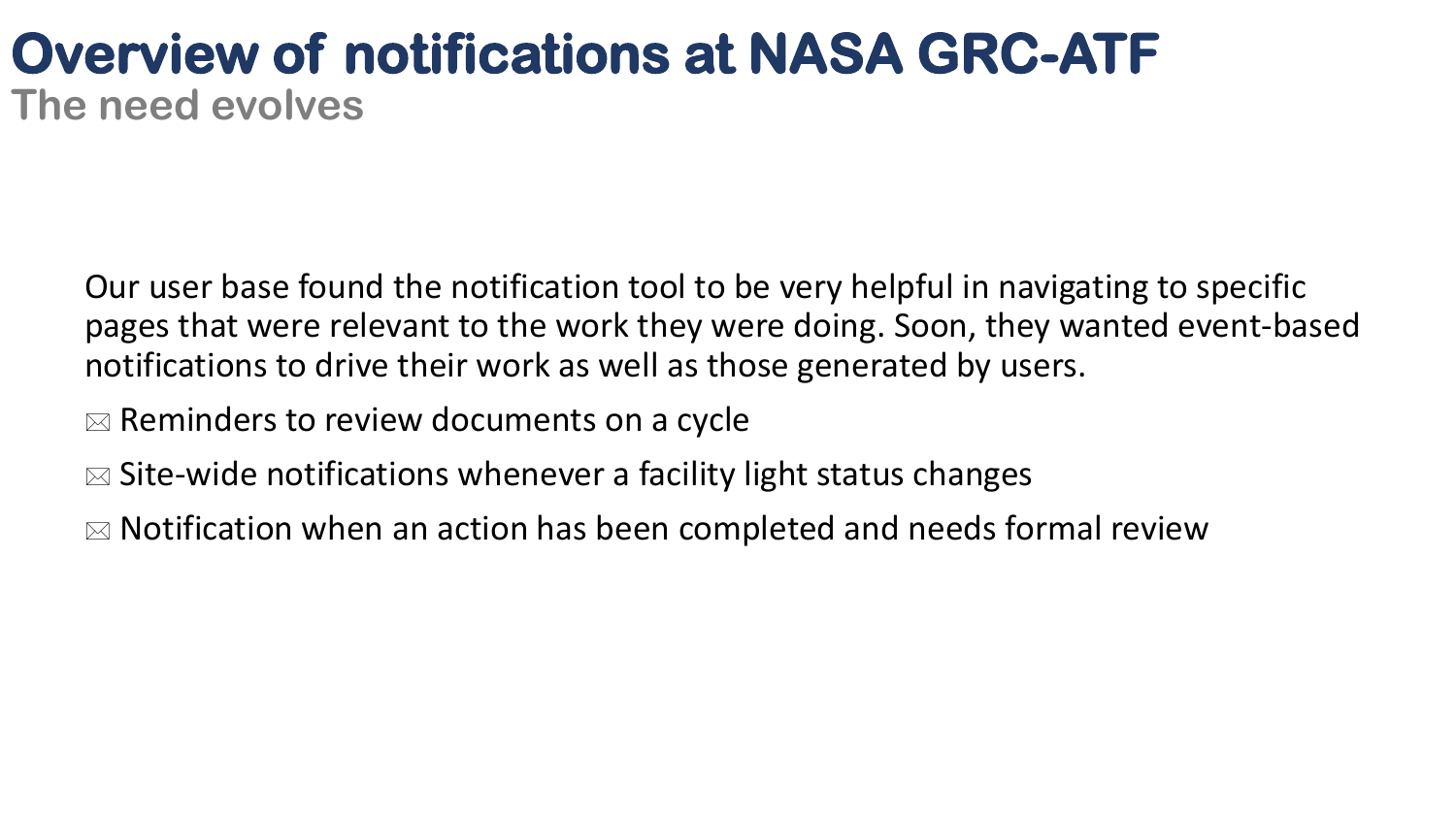#### **Overview of notifications at NASA GRC-ATF The approach must evolve**



*Simplified process for sending notifications*

The shortcoming of this approach for the general case is how directly the function of creating notifications is tied to the Wiki Notification class and its instances, namely:

- 1. We don't know how many automatic notifications a page will generate, so use of page properties becomes problematic
- 2. We don't want to directly edit pages in different classes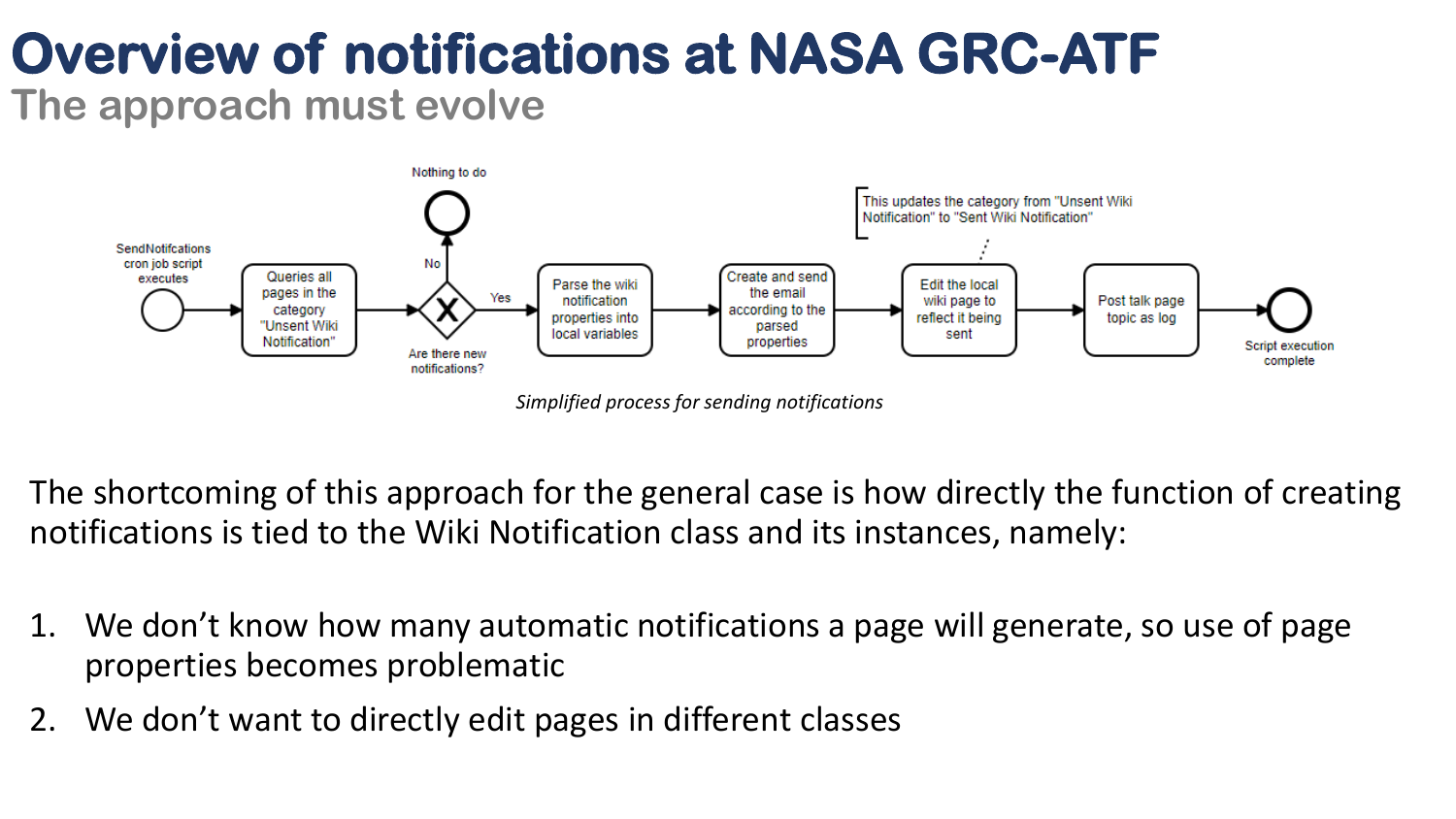### **Design The New Approach**



*The general approach for triggering server-side scripts from a wiki page*

- 1. Conditionally categorize pages using [templates](https://en.wikipedia.org/wiki/Help:A_quick_guide_to_templates) and [sub-objects](https://www.semantic-mediawiki.org/wiki/Subobject) which can be recategorized through a null-edit of a local page, or an edit of a dedicated page
- 2. Employ the [MECE principle](https://en.wikipedia.org/wiki/MECE_principle) we already have an approach to sending notifications, so we only need to generate them in a new way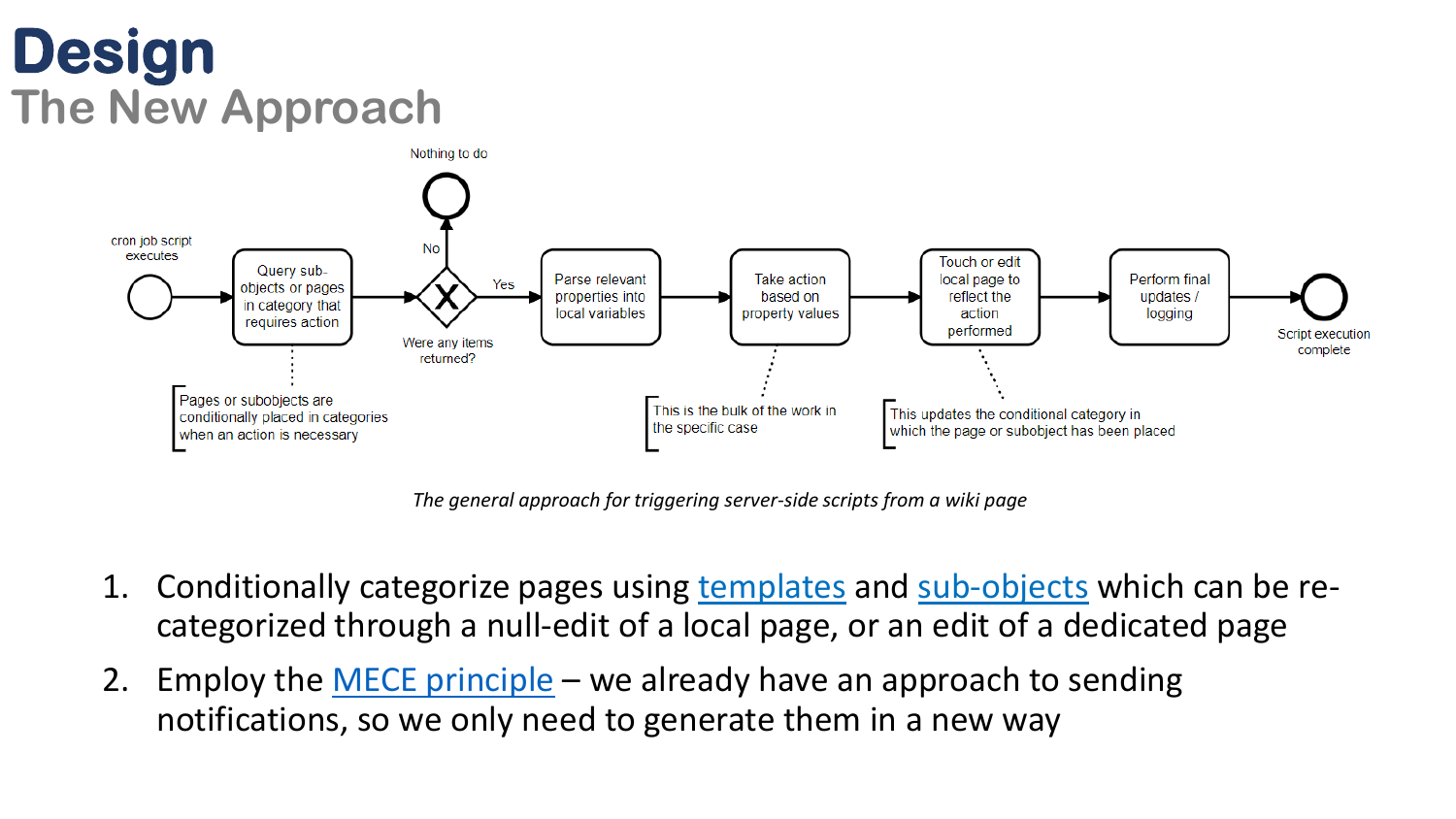## **Design The New Approach**



*The general approach for triggering server-side scripts from a wiki page*

- 1. Conditionally categorize pages using [templates](https://en.wikipedia.org/wiki/Help:A_quick_guide_to_templates) and [sub-objects](https://www.semantic-mediawiki.org/wiki/Subobject) which can be recategorized through a null-edit of a local page, or an edit of a dedicated page
- 2. Employ the [MECE principle](https://en.wikipedia.org/wiki/MECE_principle) we already have an approach to sending notifications, so we only need to generate them in a new way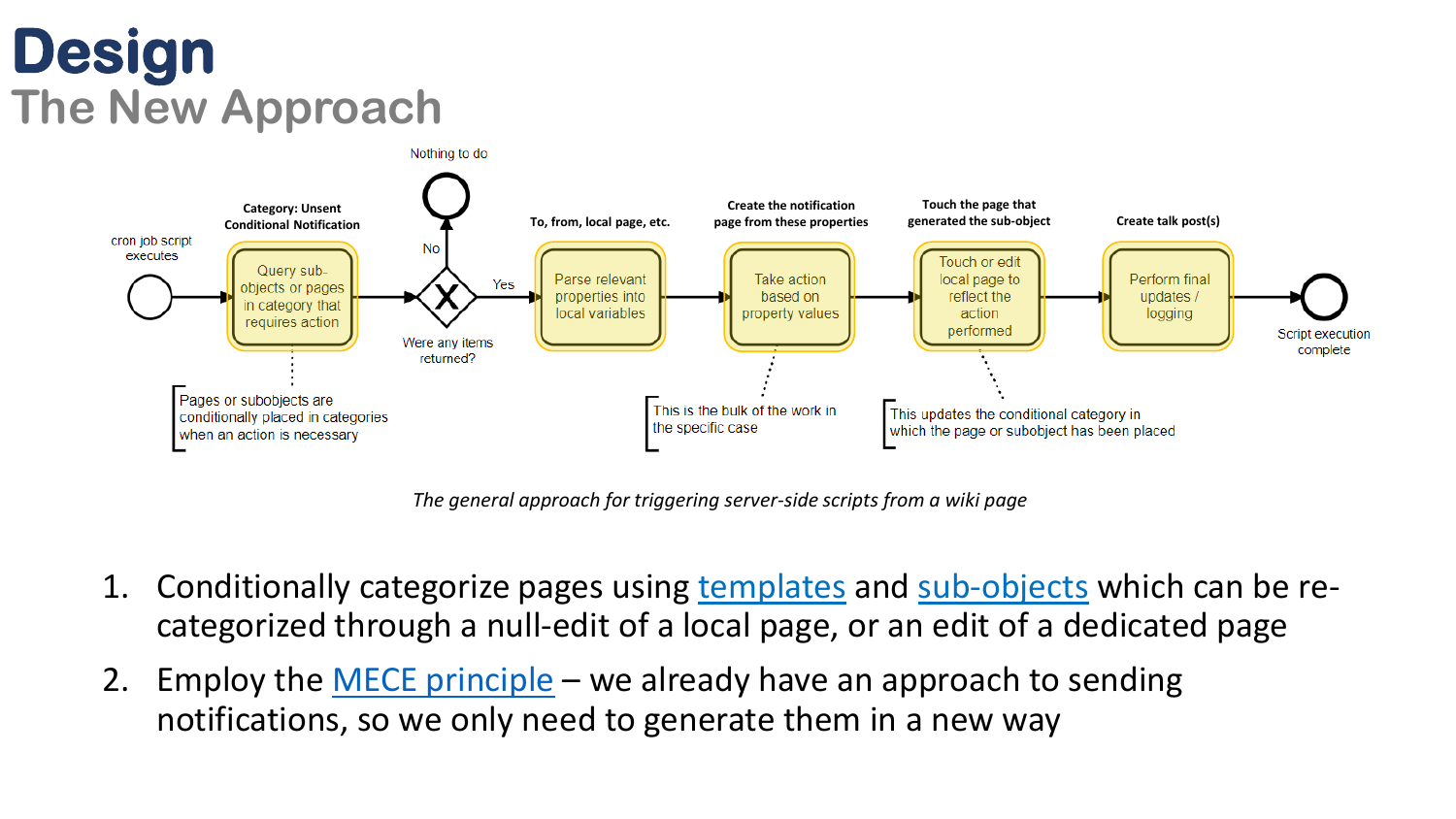### **Design Wiki Implementation**

Let's see an example in action. The following is a template call from our wiki ticketing tool.

The template which calls for the creation of an automatic notification is responsible for defining the logic around when the notification should be generated.

In this case, if the ticket was created today, we want to call **Template:Create Notification When Conditions Met** with the specified arguments to alert wiki admins of a new ticket in their inbox.

|              | {{#itexpr:({{#time:U {{#ask:  {{FULLPAGENAME}}   ?Creation date= mainlabel=- link=none}}}} > {{#time:U now - 1 day}})                   |
|--------------|-----------------------------------------------------------------------------------------------------------------------------------------|
|              | {{Create Notification When Conditions Met                                                                                               |
|              | To=richard.k.evans@nasa.gov,alexis.m.mcgillivray@nasa.gov                                                                               |
|              | CC={{#ask:[[{{#ask:[[{{#ask:[[{[FULLPAGENAME}}]] ?Page creator= mainlabel=- link=none}}]] ?UserWorkEmail= mainlabel=- link=none}},grc-a |
|              | From={{#ask:[[{{FULLPAGENAME}}]] ?Page creator= mainlabel=- link=none}}                                                                 |
|              | Conditions=Page-Creation                                                                                                                |
|              | Subject=New ticket submitted                                                                                                            |
|              | [80dy=Priority: {{{Wiki Ticket Priority }}}, Category: {{{Wiki Ticket Category }}}, Requested Date: {{{Wiki Ticket Due Date }}          |
| Description: |                                                                                                                                         |
|              | {{{Wiki Ticket Need Description }}}                                                                                                     |
| }}           |                                                                                                                                         |
|              |                                                                                                                                         |
| $\}$         |                                                                                                                                         |

 $\mathcal{L}(\mathcal{L}(\mathcal{L}(\mathcal{L}(\mathcal{L}(\mathcal{L}(\mathcal{L}(\mathcal{L}(\mathcal{L}(\mathcal{L}(\mathcal{L}(\mathcal{L}(\mathcal{L}(\mathcal{L}(\mathcal{L}(\mathcal{L}(\mathcal{L}(\mathcal{L}(\mathcal{L}(\mathcal{L}(\mathcal{L}(\mathcal{L}(\mathcal{L}(\mathcal{L}(\mathcal{L}(\mathcal{L}(\mathcal{L}(\mathcal{L}(\mathcal{L}(\mathcal{L}(\mathcal{L}(\mathcal{L}(\mathcal{L}(\mathcal{L}(\mathcal{L}(\mathcal{L}(\mathcal{$ 

*Template:Wiki Ticket*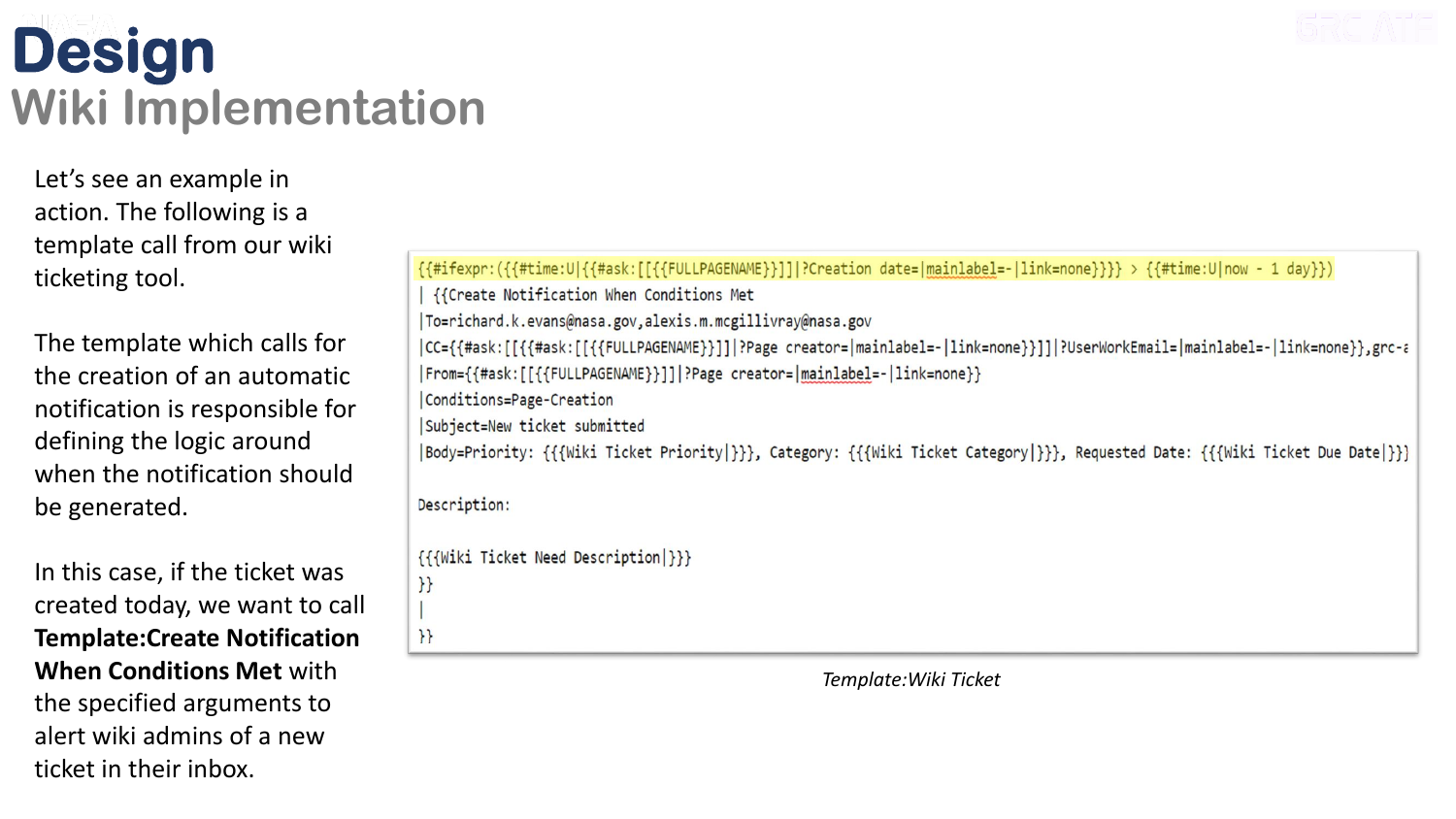## **Design Wiki Implementation**

If the notification has not been created yet, the sub-object will be in the **Unsent Conditional Notification**  category. Else, it is in the **Sent Conditional Notification** category

```
[{#ifexist:{{FULLPAGENAME}}-{{{Conditions|Unspecified}}}-Notification
\frac{1}{3} { \frac{4}{3} subobject:
   |Wiki Notification To={{{To|Unspecified}}}|+sep=,
   |Wiki Notification CC={{{CC|Unspecified}}}|+sep=,
   |Wiki Notification From={{#replace:{{{From|Unspecified}}}|User:|}}|
   |Wiki Notification Subject={{{Subject|Unspecified}}}
   |Wiki Notification Body={{{Body|Unspecified}}}
   |Wiki Notification Page={{FULLPAGENAME}}
   |Wiki Notification Conditions={{{Conditions|Unspecified}}}
  |@category=Sent Conditional Notification
 \}\left| {\{Hsubobject: \right. } \right||Wiki Notification To={{{To|Unspecified}}}|+sep=,
   |Wiki Notification CC={{{CC|Unspecified}}}|+sep=,
   |Wiki Notification From={{#replace:{{{From|Unspecified}}}|User:|}}
   |Wiki Notification Subject={{{Subject|Unspecified}}}
   |Wiki Notification Body={{{Body|Unspecified}}}
   |Wiki Notification Page={{FULLPAGENAME}}
  |Wiki Notification Conditions={{{Conditions|Unspecified}}}
  |@category=Unsent Conditional Notification
 \}}}
```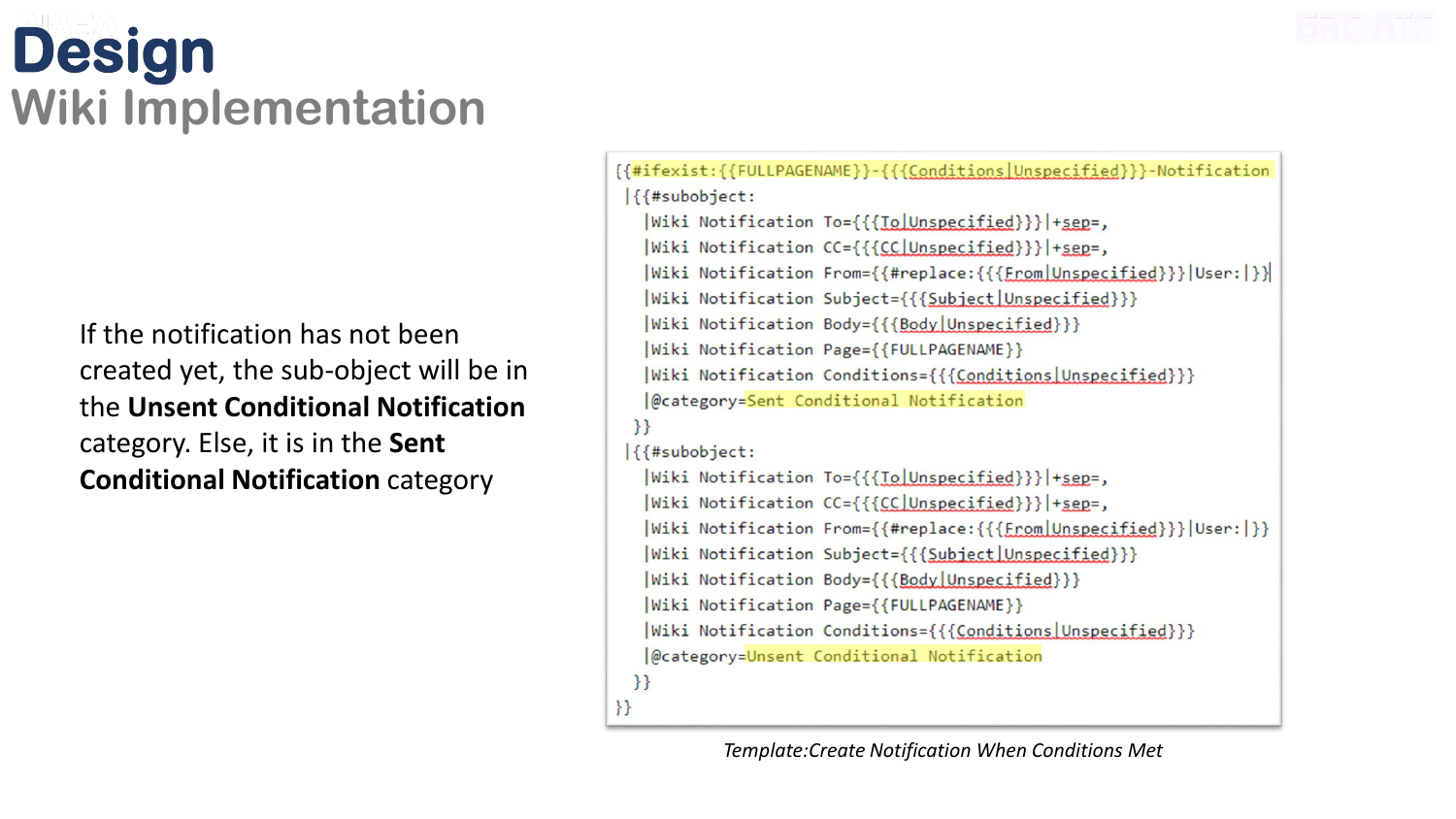• Queries are structured similarly to in-line #ask statements

*Note: NASA GRC-ATF uses python library [mwclient](https://github.com/mwclient/mwclient), but this functionality can be accomplished through any script accessing the [MediaWiki](https://www.mediawiki.org/wiki/API:Main_page) API*

```
1 query = "[[Category:Unsent Conditional Notification]]]?Wiki Notification To...|?Wiki Notification Conditions'
 \overline{2}3 for answer in site.ask(query):
               to = getValue(answer, 'Wiki Notification To')
 \overline{4}5
               if notificationType == "Conditional":
 6
                   conditions = getValue(answer, Wiki Notification Conditions')[0]
 7
                   name = str(conditions)8
 9
               # Put the notification text together
10
               notificationText = "{{Wiki Notification"
11
12if not to == "Unspecified":
13notificationText = notificationText + "|Wiki Notification To=" + to
14
15
               if not page == "Unspecified":
16
                   notificationText = notificationText + "|Wiki Notification Page=" + page
17
18
               notificationText = notificationText + "|Wiki Notification Sent=No}}"
19
20
               notificationPage = mwclient.parse, Page(side, page + " -" + name + "-Notification")21
               notificationPage.edit(notificationText)
22nullEditPage = mwclient.page.Page(site,page)
23
               nullEditPage.touch()
24
```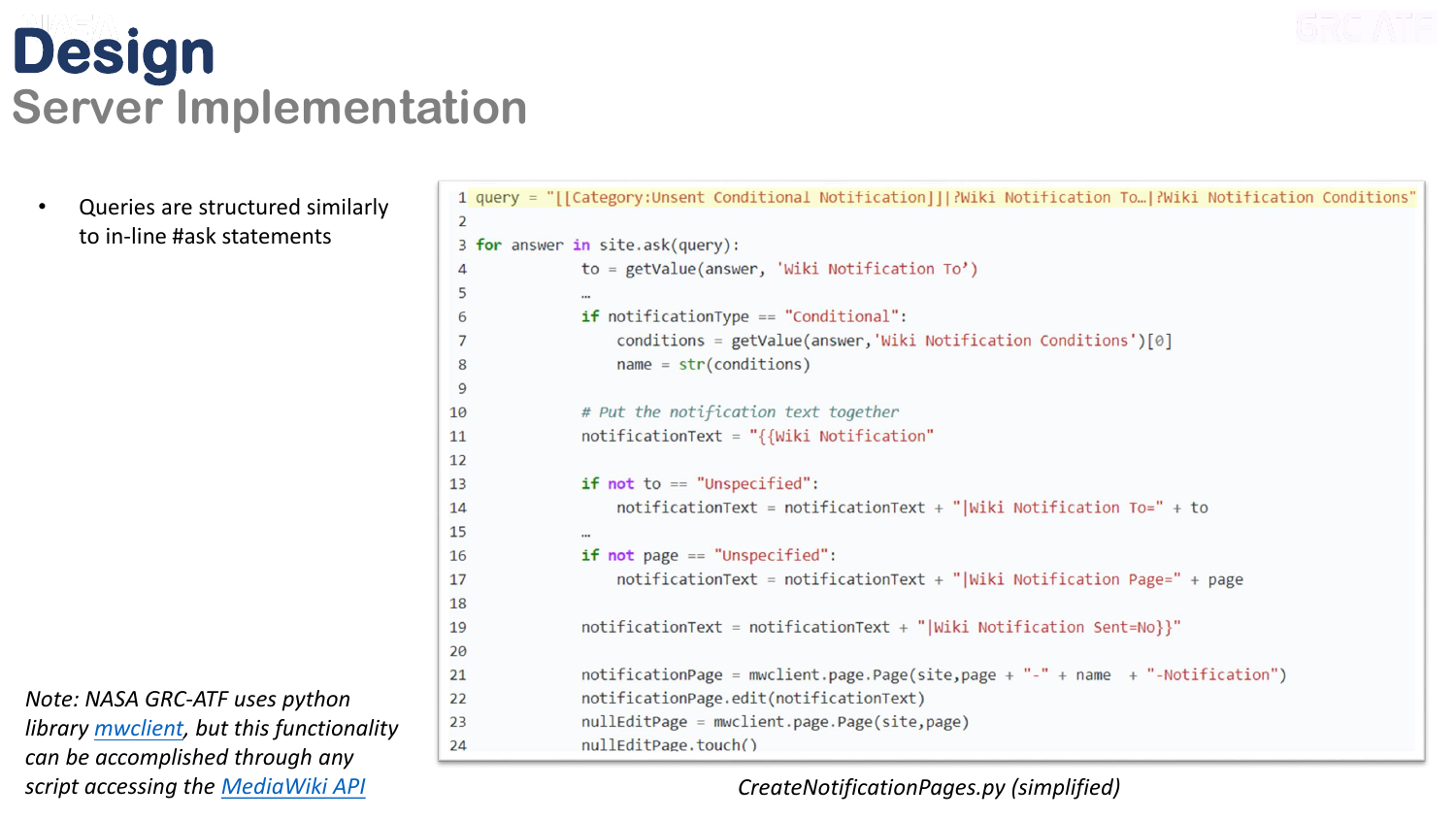- Queries are structured similarly to in-line #ask statements
- The query response is returned as an iterable nested dictionary where the values can be assigned to variables

1 query = "[[Category:Unsent Conditional Notification]]]?Wiki Notification To...|?Wiki Notification Conditions"  $\overline{2}$ 3 for answer in site.ask(query): to = getValue(answer, 'Wiki Notification To')  $\overline{4}$ 5 **if** notificationType == "Conditional": 6 conditions = getValue(answer, Wiki Notification Conditions')[0]  $\overline{7}$  $name = str(conditions)$ 8  $\mathbf{Q}$ # Put the notification text together 10 notificationText = "{{Wiki Notification" 11  $12$ if not to  $==$  "Unspecified":  $13$ notificationText = notificationText + "|Wiki Notification To=" + to 14 15 if not page  $==$  "Unspecified": 16 notificationText = notificationText + "|Wiki Notification Page=" + page 17 18 notificationText = notificationText + "|Wiki Notification Sent=No}}" 19 20  $notificationPage = mwclient.parse, Page(side, page + " -" + name + "-Notification")$ 21 notificationPage.edit(notificationText)  $22$ nullEditPage = mwclient.page.Page(site,page) 23 nullEditPage.touch() 24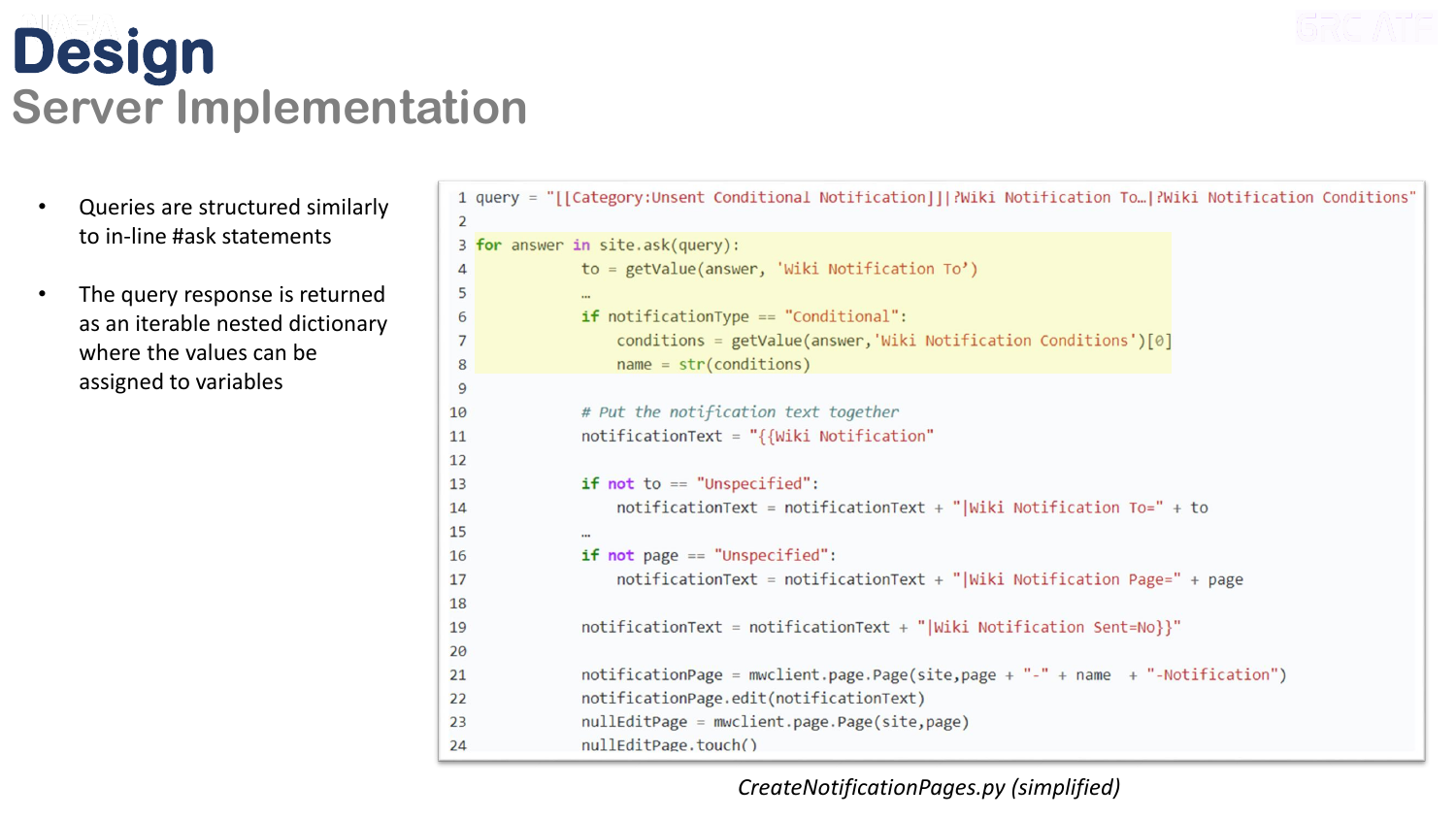- Queries are structured similarly to in-line #ask statements
- The query response is returned as an iterable nested dictionary where the values can be assigned to variables
- The notification page content (template call and properties) are assembled

```
1 query = "[[Category:Unsent Conditional Notification]]]?Wiki Notification To...|?Wiki Notification Conditions"
 \overline{2}3 for answer in site.ask(query):
               to = getValue(answer, 'Wiki Notification To')
 \overline{4}5
               if notificationType == "Conditional":
 6
                    conditions = getValue(answer, Wiki Notification Conditions')[0]
 \overline{7}name = str(conditions)8
 \mathbf{Q}# Put the notification text together
10
               notificationText = "{{Wiki Notification"
11
12if not to == "Unspecified":
13
                    notificationText = notificationText + "|Wiki Notification To=" + to
14
15
               if not page == "Unspecified":
16
                    notificationText = notificationText + "|Wiki Notification Page=" + page"17
18
               notificationText = notificationText + "|Wiki Notification Sent=No}}"
19
20
               notificationPage = mwclient.parse, Page(side, page + " -" + name + "-Notification")21
               notificationPage.edit(notificationText)
22nullEditPage = mwclient.page.Page(site,page)
23
               nullEditPage.touch()
24
```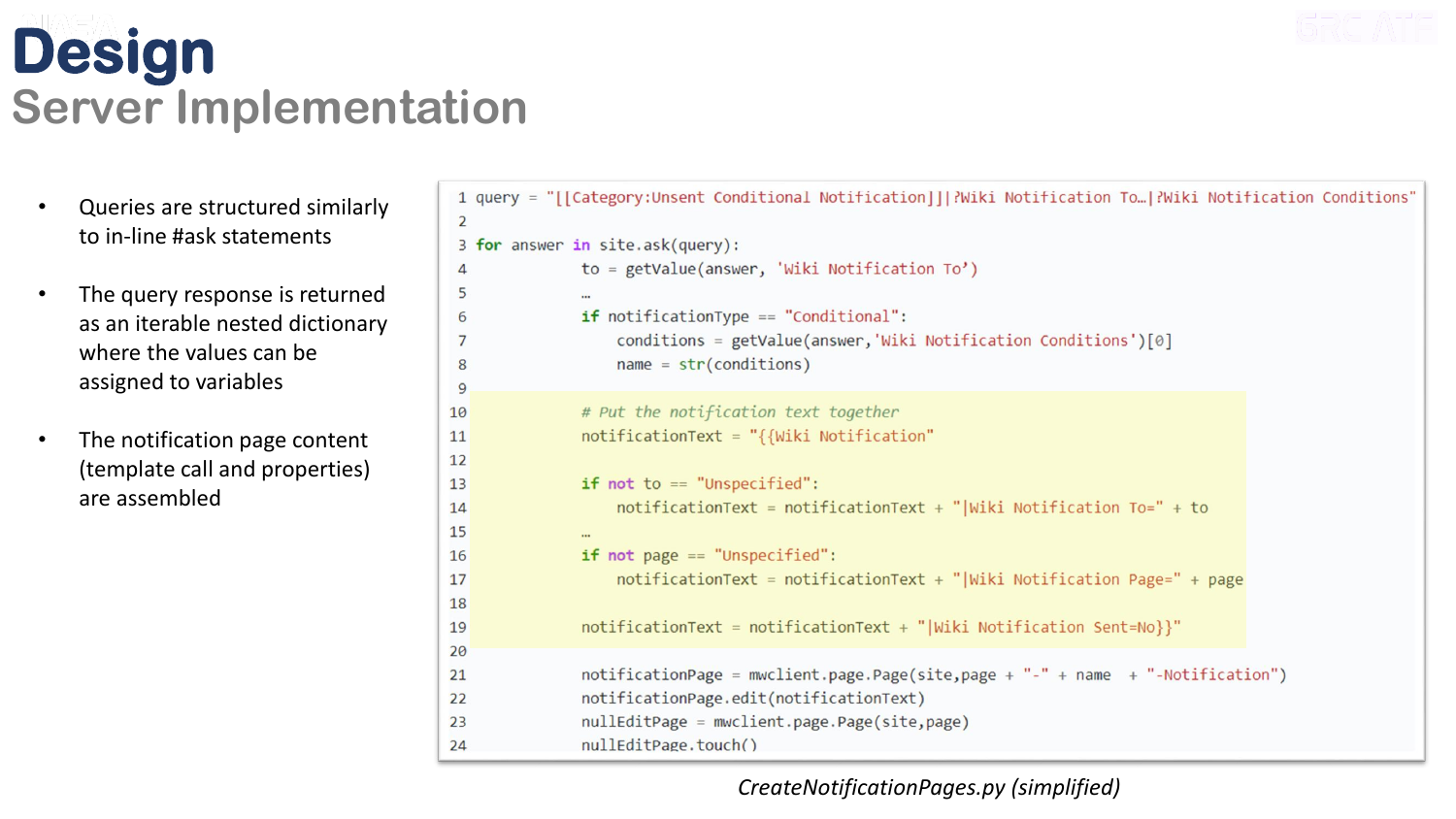- Queries are structured similarly to in-line #ask statements
- The query response is returned as an iterable nested dictionary where the values can be assigned to variables
- The notification page content (template call and properties) are assembled
- The notification page is saved, and the page that caused its creation is null-edited so that the sub-object category is updated

```
1 query = "[[Category:Unsent Conditional Notification]]]?Wiki Notification To...|?Wiki Notification Conditions"
 \overline{2}3 for answer in site.ask(query):
               to = getValue(answer, 'Wiki Notification To')
 \overline{4}5
               if notificationType == "Conditional":
 6
                    conditions = getValue(answer, Wiki Notification Conditions')[0]
 \overline{7}name = str(conditions)8
 \mathbf{Q}# Put the notification text together
10
               notificationText = "{{Wiki Notification"
11
12if not to == "Unspecified":
13notificationText = notificationText + "|Wiki Notification To=" + to
14
15
               if not page == "Unspecified":
16
                    notificationText = notificationText + "|Wiki Notification Page=" + page
17
18
               notificationText = notificationText + "|Wiki Notification Sent=No}}"
19
20
               notificationPage = mwclient.page.Page(site,page + "-" + name + "-Notification")
21
               notificationPage.edit(notificationText)
2223nullEditPage = mwclient.page.Page(site,page)
               nullEditPage.touch()
24
```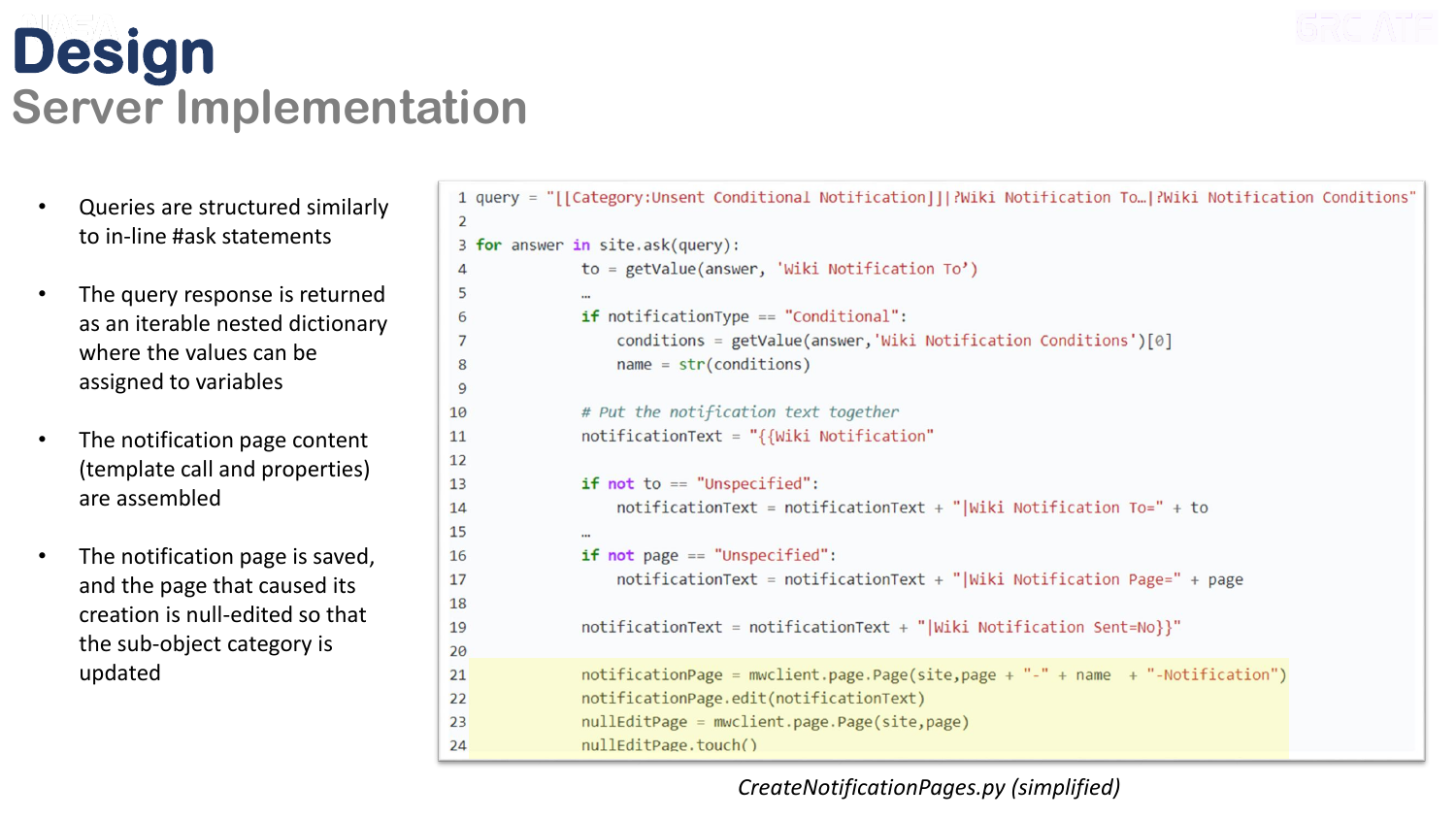

#### **Looking Forward What's the future of this work?**

- We are planning on making our work wiki agnostic and integrating it into [Project Open CSP](https://www.mediawiki.org/wiki/Project_Open_CSP)
- We are in the process of making all of the GRC-ATF KM tools and scripts available on the public [NASA github](https://github.com/nasa/grc-atf-kms-tools)